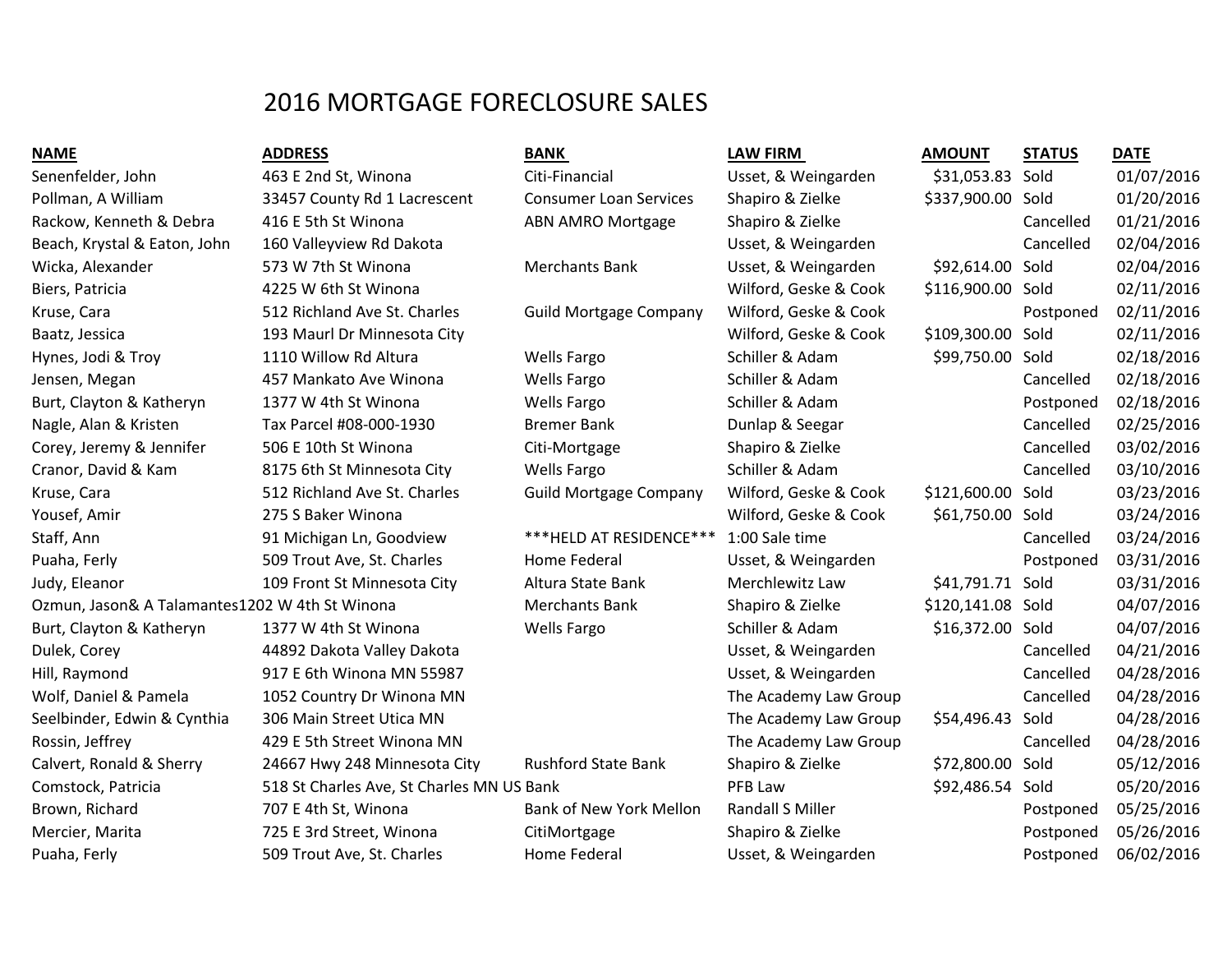Marks, David & Roxanne and 119 W Center Ave, Altura and Bank of New York Mellon PFB Law \$96,139.31 Sold 06/02/2016 Mercier, Marita **19. Interpolat 19. In the Street August 2016** CitiMortgage Shapiro & Zielke Postponed 06/16/2016 Cranor, David & Kam 8175 6th St Minnesota City **Academy Law Group** \$160,000.00 Sold 06/16/2016 Moss-Whipple, Kim & Dustin 1630 Gilmore Ave Winona Wells Fargo Schiller & Adam \$93,758.18 Sold 06/16/2016 Einerwold, Brett & Melissa 529 Red Apple Drive Lacrescent Nationstar Mortgage Shapiro & Zielke Cancelled 06/23/2016 Jonsgaard, Richard & Shelly 710 E 9th Street Winona Wells Fargo Shapiro & Zielke \$84,500.00 Sold 06/23/2016 Holzer, Michael **455 E 14th Street St Charles** First Alliance Credit Dunlap & Seegar \$103,283.14 Sold 06/23/2016 Aguilar, Miguel 67/14/2016 506 Whitewater Ave, St. Charles Wells Fargo Wilford, Geske & Cook Postponed 07/14/2016 Turner, Michael 2015 Woodland Blvd, MN City Wells Fargo Shapiro & Zielke Cancelled 07/14/2016 Lynch, Jesse & Wanda 2752 E 2nd Street Winona MN Town & County Credit Randall S Miller Postponed 07/18/2016 Brown, Richard 2707 E 4th St, Winona Bank of New York Mellon Randall S Miller 526,601.00 Sold 07/25/2016 Streier, Donna **166-468 Kansas St Winona** Long Beach Mortgage Co Usset, & Weingarden Postponed 07/28/2016 Sersha, Dan 1456 Lorrai Drive Winona Washington Mutual Academy Law Group Cancelled 08/02/2016 Brand, Roger 22 Wenonah Road MN City Chronesses and Usset, & Weingarden 570,741.72 Sold 08/04/2016 Aguilar, Miguel 68/17/2016 506 Whitewater Ave, St. Charles Wells Fargo Wilford, Geske & Cook \$104,175.08 Sold 08/17/2016 Puaha, Ferly **1988 Constructs Constructs Ave, St. Charles** Home Federal Usset, & Weingarden Postponed 08/18/2016 Niemeyer, Barbara 68/25/2016 570 Hilbert Street, Winona Wells Fargo Shapiro & Zielke Postponed 08/25/2016 Drazkowski, Tom & Vernell 859 Gilmore Ave Winona Wells Fargo Shapiro & Zielke \$112,659.65 Sold 08/25/2016 Streier, Donna **166-468 Kansas St Winona** Long Beach Mortgage Co Usset, & Weingarden Postponed 09/01/2016 Ryan, Matthew & Jennifer 606 E 10th Street Winona Merchants Bank Usset, & Weingarden Cancelled 09/01/2016 Stiles, John 240 Country Club Drive Lewiston Number 2006 Wilford, Geske & Cook Postponed 09/07/2016 Brevig, Jason 29554 County Rd 12 Winona 2008 Messerli & Kramer 536,400.00 Sold 09/07/2016 Niemeyer, Barbara 6 1570 Hilbert Street, Winona Wells Fargo Shapiro & Zielke \$145,303.00 Sold 09/15/2016 Lynch, Jesse & Wanda 252 E 2nd Street Winona MN Town & County Credit Randall S Miller Postponed 09/16/2016 Ruzek, Eric & Tonya **221 Park Ave Lewiston MN** Messerli & Kramer \$300,960.39 Sold 09/22/2016 Bruss, Benjamin 149A E Lake Blvd Winona MN Wells Fargo Shapiro & Zielke Postponed 09/22/2016 Fricke, Chandra & Scott  $\frac{408 \text{ E } \text{6} \text{th Street Winona MN}}{408 \text{ E } \text{6} \text{th Street Winona MN}}$  Merchants Bank Usset, & Weingarden \$89,100.00 Sold 09/22/2016 Tofstad, Randolph 909 W 7th St Winona MN Nationstar Mortgage Shapiro & Zielke \$110,764.36 Sold 09/29/2016 Kauten, Jim & Rosemary and 18426 Winona St Altura MN Bank of New York Mellon Shapiro & Zielke Cancelled 09/29/2016 Perszyk, Mary Ann **10/06/2016** Ann and 477 E 6th St Winona MN Wells Fargo Shapiro & Zielke Postponed 10/06/2016 Keller, Lorraine **19th Australia Australia Millet Australia Merchants Bank** Usset, & Weingarden \$60,200.00 Sold 10/06/2016 Mercier, Marita **10/06/2016** 225 E 3rd Street, Winona CitiMortgage Shapiro & Zielke Postponed 10/06/2016 Stiles, John 240 Country Club Drive Lewiston Number 2008 Wilford, Geske & Cook Postponed 10/13/2016 Heimer, Traci **124 Penn Drive St Charles Cancelled** 10/13/2016 Usset, & Weingarden Cancelled 10/13/2016